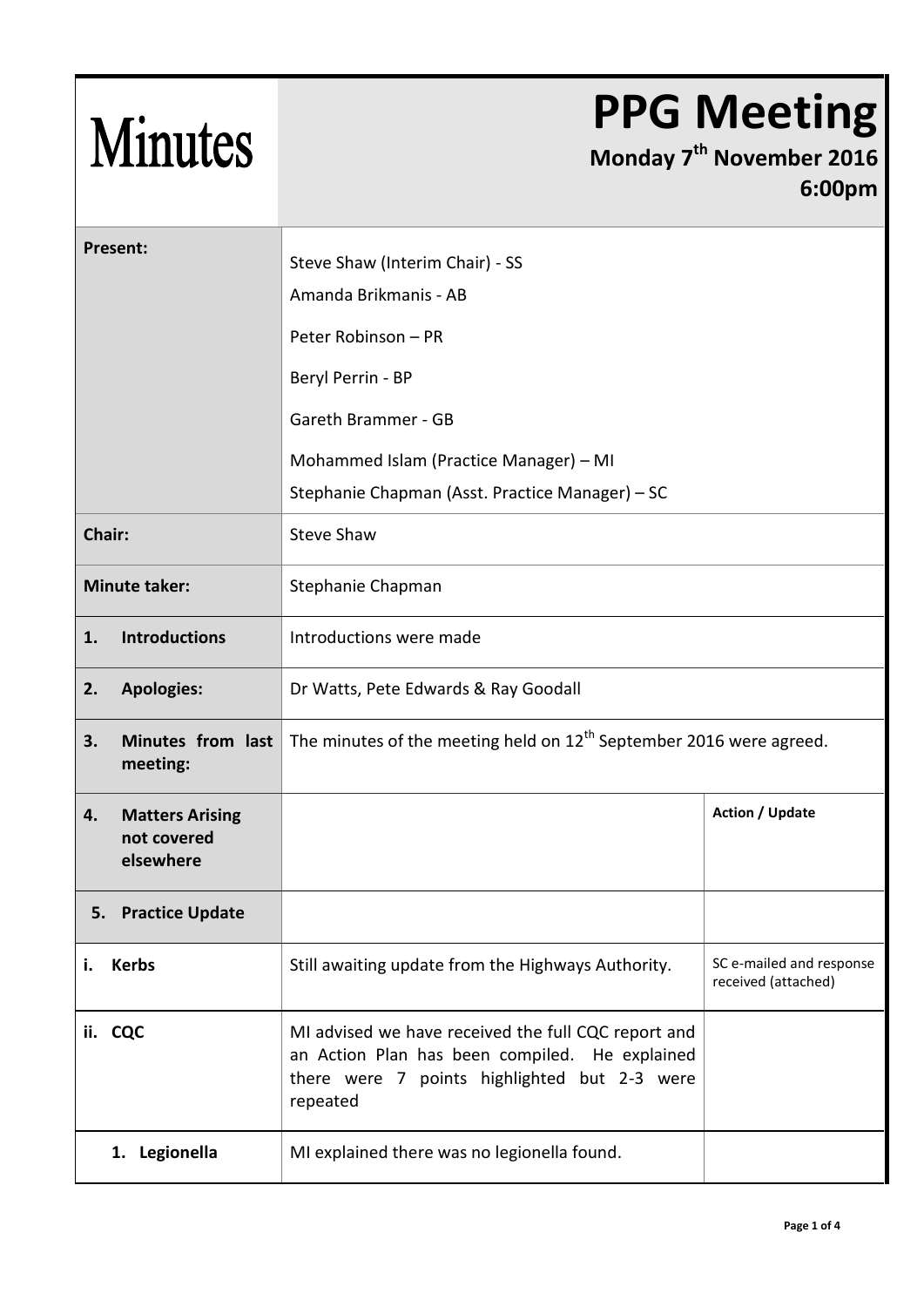|                                      | The problem was that although legionella testing had<br>been carried out by Severn Trent they only supply a<br>report if bacteria were found, so when requested to<br>supply certificate of negative testing we were unable<br>to provide this. The water temperature is tested as<br>per requirements. MI explained we do have an issue<br>with our boiler and gas supply which has caused an<br>issue with water temperature but this is in the<br>process of being rectified. A further sample has been<br>sent to a designated laboratory and the result will be<br>back in approximately one month. |  |
|--------------------------------------|----------------------------------------------------------------------------------------------------------------------------------------------------------------------------------------------------------------------------------------------------------------------------------------------------------------------------------------------------------------------------------------------------------------------------------------------------------------------------------------------------------------------------------------------------------------------------------------------------------|--|
| 2. Patient<br>safety<br>alerts       | Patient safety alerts were not being cascaded to all<br>staff. We now hold clinical governance meetings<br>fortnightly and staff meetings for these to be<br>reviewed.                                                                                                                                                                                                                                                                                                                                                                                                                                   |  |
| 3. Significant<br>events             | It was felt more regular holding of significant event<br>discussions should be held.<br>These are now<br>incorporated in the Clinical Governance meetings.                                                                                                                                                                                                                                                                                                                                                                                                                                               |  |
| 4. Protocols<br>&<br><b>Policies</b> | It was felt our protocols and policies were not robust;<br>only two out of 200+ were reviewed.                                                                                                                                                                                                                                                                                                                                                                                                                                                                                                           |  |
| 5. Recording<br>&<br>managing risks  | The Chad reported a problem with a vaccine fridge<br>MI confirmed we did have a cold chain issue but this<br>was due to a power cut and no patients were put at<br>risk; the vaccine temperature never went out of<br>range                                                                                                                                                                                                                                                                                                                                                                              |  |
|                                      | BP asked if we have the opportunity to challenge the<br>report. MI explained we can but only numerical or<br>typos will be changed. The Partners decided the<br>findings were minor and action points implemented.<br>MI also advised we had responded to the article<br>printed in the Chad; the members felt this should be<br>published on our website.<br>MI reassured the meeting that there were no issues<br>with clinical care provided at the Practice 'we are                                                                                                                                  |  |
|                                      | safe'.                                                                                                                                                                                                                                                                                                                                                                                                                                                                                                                                                                                                   |  |
| 6. Maternity<br>services             | There was a box not ticked for Maternity Services<br>and this has now been rectified.                                                                                                                                                                                                                                                                                                                                                                                                                                                                                                                    |  |
| 7. National patient                  | Because the national patient survey was not shared<br>with our PPG we were marked down. MI explained                                                                                                                                                                                                                                                                                                                                                                                                                                                                                                     |  |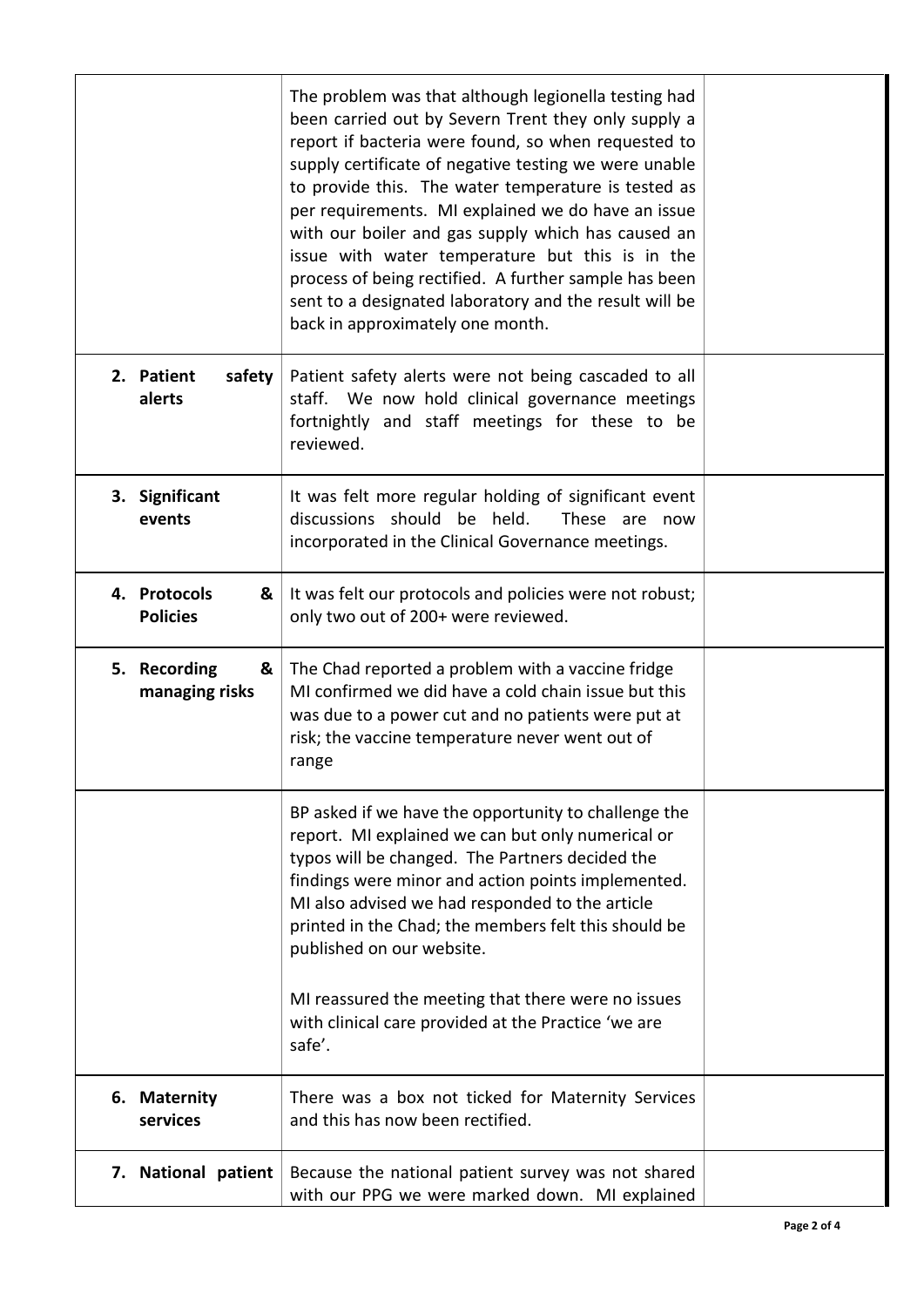| survey                                                          | we suspect the report was sent to our previous                                                                                                                                                                                                                                                               |                                            |
|-----------------------------------------------------------------|--------------------------------------------------------------------------------------------------------------------------------------------------------------------------------------------------------------------------------------------------------------------------------------------------------------|--------------------------------------------|
|                                                                 | business manager and not actioned; this is now                                                                                                                                                                                                                                                               |                                            |
|                                                                 | rectified and all correspondence will now go to MI.                                                                                                                                                                                                                                                          |                                            |
| iii. Appointments                                               | It was agreed appointments still remain and issue. It<br>was proposed publishing a newsletter to show the<br>proportion of online / telephone / face to face slots,<br>book on the day, DNAs.                                                                                                                |                                            |
|                                                                 | PR proposed to meet with SC to take a look at<br>figures. SC to provide A&E attendances. PR- from a<br>PPG point of view how do the Partners see the PPG<br>can help to form an action plan.                                                                                                                 |                                            |
|                                                                 | MI & SC explained were are constantly looking at<br>ways of improving access and are looking at a triage<br>system for both nurse and GPs.                                                                                                                                                                   |                                            |
| <b>October</b><br><b>Patient</b><br>6.<br><b>Event feedback</b> |                                                                                                                                                                                                                                                                                                              |                                            |
| October in-<br>$\mathbf{L}$                                     | It was agreed the event went well.                                                                                                                                                                                                                                                                           | SC to e-mail SS poster                     |
| practice event                                                  | SS reported a low response to the questionnaire.                                                                                                                                                                                                                                                             |                                            |
|                                                                 | Conclusion $-$ it was a successful event and one<br>patient is interested in joining. SS to finalise the<br>report for next time.                                                                                                                                                                            |                                            |
| 7. Annual<br>General<br>Meeting                                 | The AGM is (date to be confirmed). The agenda was<br>discussed and will include election of Officers, report<br>by the Chair, a presentation by one of the practice<br>partners followed by refreshments and question<br>time. SS to meet SC to put the agenda together along<br>with a promotional leaflet. | SS / SC                                    |
| 8. AGM                                                          | It was agreed to postpone and reschedule for March<br>2017. To be finalised at January's meeting.                                                                                                                                                                                                            |                                            |
| <b>Future PPG events</b><br>9.                                  | Programme to be decided.                                                                                                                                                                                                                                                                                     |                                            |
| 10. Address by GP                                               | AJW sent his apologies                                                                                                                                                                                                                                                                                       |                                            |
| 11. Topics<br>for<br>next<br>meeting                            | <b>AGM</b><br><b>Future events</b><br><b>Action Plan</b>                                                                                                                                                                                                                                                     |                                            |
| 12. Any other business                                          |                                                                                                                                                                                                                                                                                                              |                                            |
| i. Newsletter                                                   | SS requested we inform him when publication of<br>newsletter so he can forward contents to be                                                                                                                                                                                                                | SC will notify when<br>next publication is |